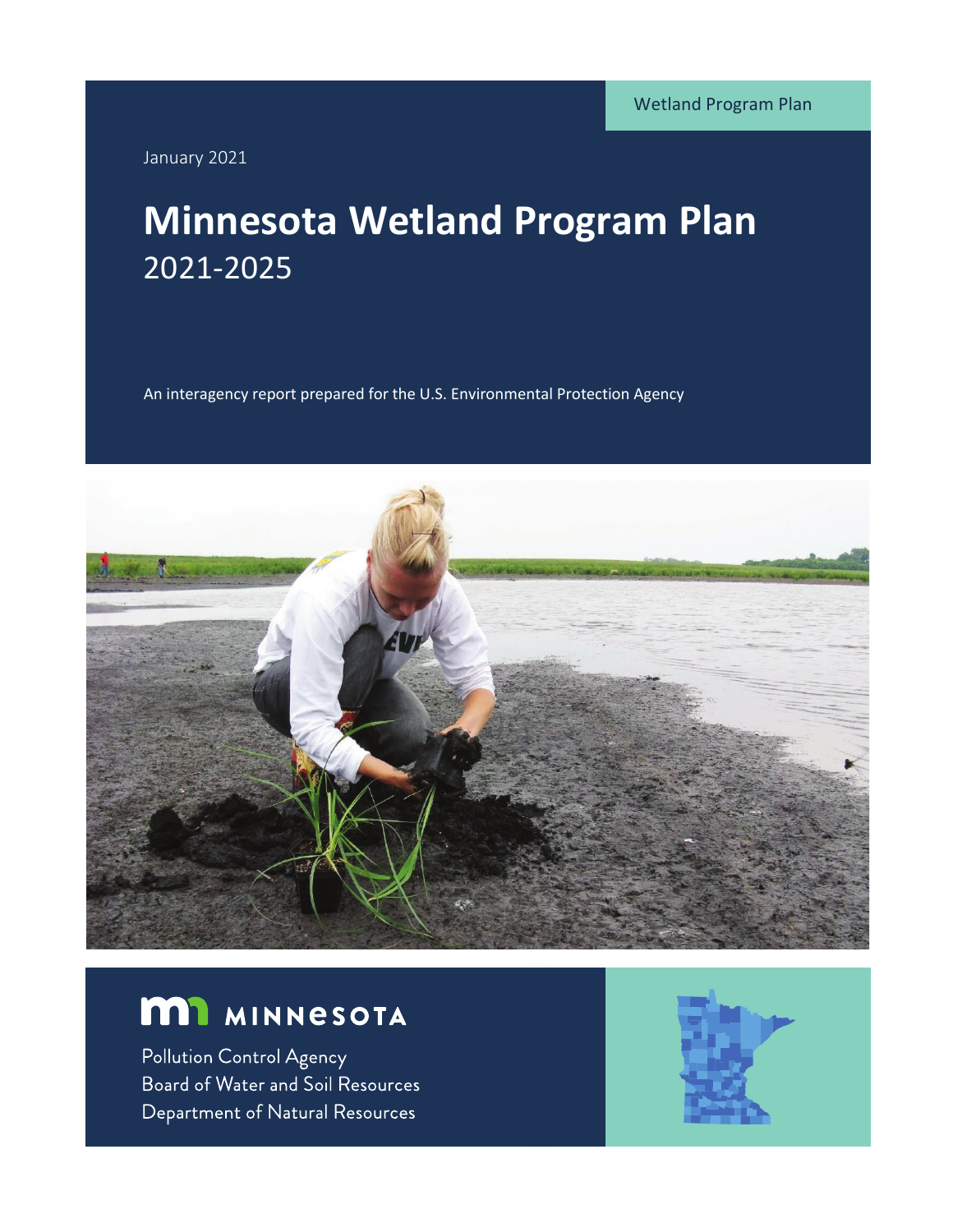#### **Authors**

Michael Bourdaghs—Minnesota Pollution Control Agency Ken Powell—Board of Water and Soil Resources

#### **Contributors**

Pam Anderson—Minnesota Pollution Control Agency Bill Cole—Minnesota Pollution Control Agency Mark Gernes—Minnesota Pollution Control Agency Anna Hotz—Minnesota Pollution Control Agency Steve Kloiber—Department of Natural Resources Kim Laing—Minnesota Pollution Control Agency Dan Shaw—Board of Water and Soil Resources Jennie Skancke—Department of Natural Resources Carol Strojny—Board of Water and Soil Resources

#### **Approvals**

Katrix Kissler

Katrina Kessler Assistant Commissioner Minnesota Pollution Control Agency]

*This document has been electronically signed.*  Jess Richards **Richards**<br>Date: 2021.04.26 09:19:05 Digitally signed by Jess -05'00'

Jess Richards Assistant Commissioner Department of Natural Resources

Digitally signed by David Weirens Date: 2021.05.13 09:16:02 -05'00' $L$ an W

*This document has been electronically signed.*  Dave Weirens Assistant Director for Programs & Policy Board of Water and Soil Resources

### **Minnesota Pollution Control Agency**

520 Lafayette Road North | Saint Paul, MN 55155-4194 |

651-296-6300 | 800-657-3864 | Or use your preferred relay service. | Info.pca@state.mn.us

This report is available in alternative formats upon request, and online at www.pca.state.mn.us.

**Document number:** wq-bwm6-07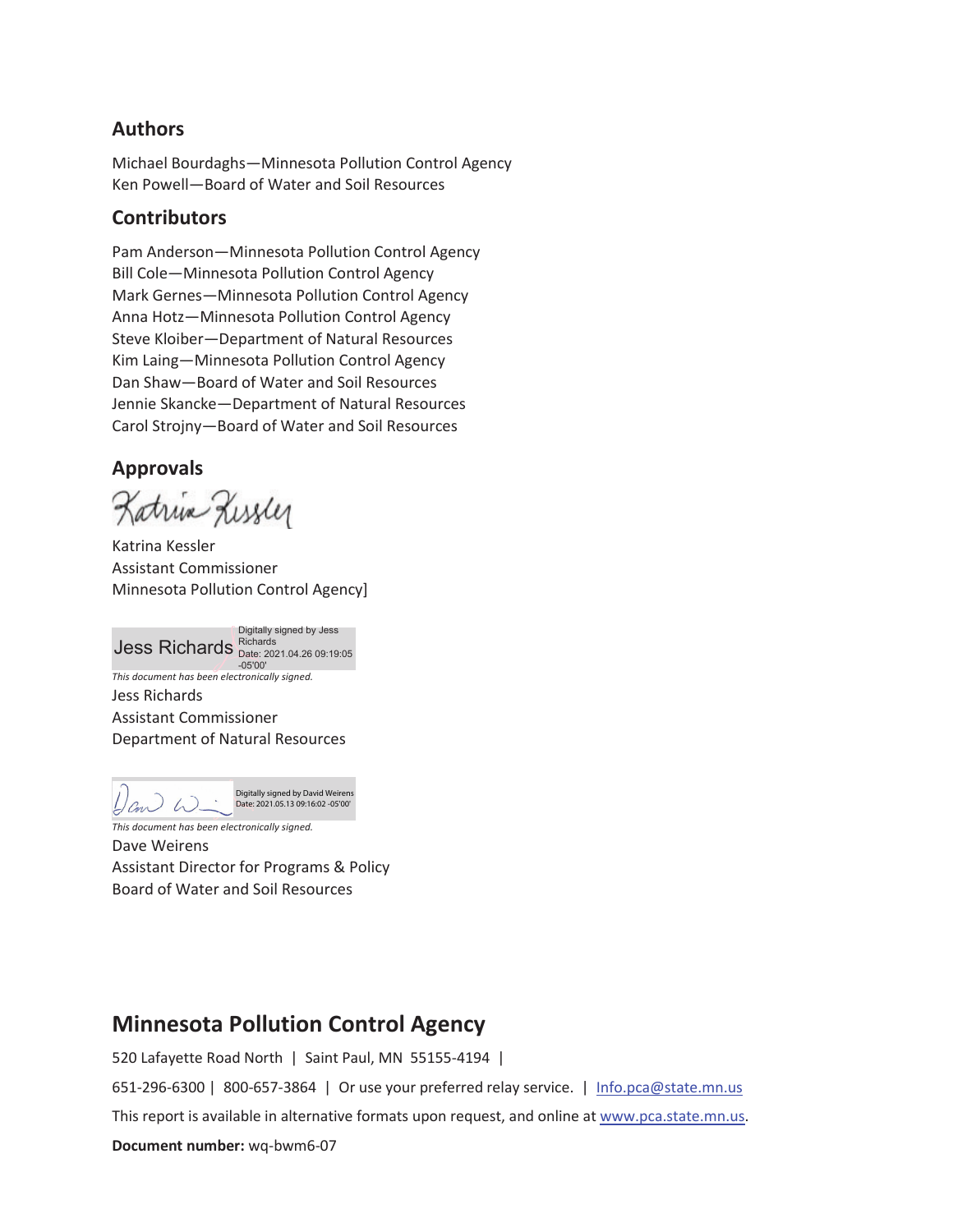# **Table of contents**

| Minnesota's voluntary wetland restoration and protection priority program development7 |  |  |  |  |  |
|----------------------------------------------------------------------------------------|--|--|--|--|--|
|                                                                                        |  |  |  |  |  |
|                                                                                        |  |  |  |  |  |
|                                                                                        |  |  |  |  |  |
|                                                                                        |  |  |  |  |  |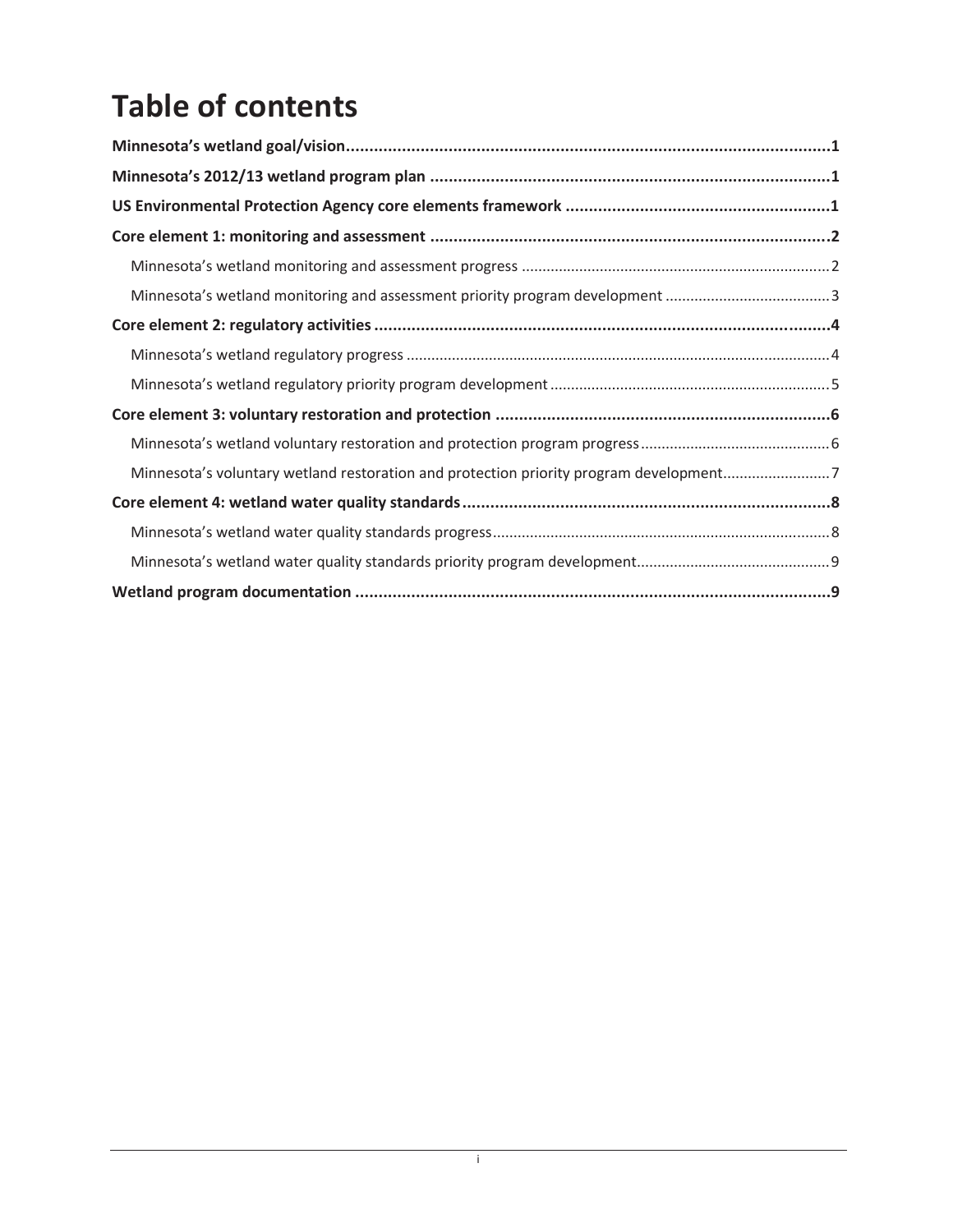# **Minnesota's wetland goal/vision**

To achieve no net loss and increase the quantity, quality and biological diversity of Minnesota's wetlands by continuing effective wetland protection and conservation program implementation while emphasizing regional strategic restoration, protection and enhancement of wetland functions.

# **Minnesota's 2012/13 wetland program plan**

The U.S. Environmental Protection Agency (EPA) has requested that state governments develop Wetland Program Plans to advance wetland conservation and protection by defining program priorities. EPA uses the plans to review grant proposals and assure that funding is directed towards priority projects.

An inter-agency group with representation from the MN Board of Water and Soil Resources (BWSR), Department of Natural Resources (DNR), and Pollution Control Agency (MPCA) was convened to develop Minnesota's initial EPA Wetland Program Plan, with completion in 2012. Following EPA comments, an addendum to clarify timelines was completed in 2013.

Since that time, state agencies have advanced a number initiatives identified in the 2012/13 program plan, including:

- Wetland quantity status & trends monitoring (DNR, initiated 2006)
- Wetland quality status & trends monitoring (MPCA, initiated 2007)
- Statewide National Wetland Inventory (NWI) update (DNR, completed 2019)
- Wetland restoration monitoring study (BWSR, initiated 2017)
- Agricultural wetland bank program (BWSR, initiated 2013)
- Updates for the Minnesota Wetland Restoration Guide (BWSR, 2012)

The remainder of this document is an update to Minnesota's 2012/13 EPA Wetland Program Plan and is intended to cover the period from 2021-2025.

# **U.S. Environmental Protection Agency core elements framework**

The EPA has developed the core elements framework as a way to organize and define components of comprehensive state wetland programs. The framework is hierarchical – consisting of four broad core elements each having more specific objectives and actions, as well as menus of activities. The objectives and actions are provided according to a progression that states can follow as programs mature.

The core elements are:

- 1. monitoring and assessment
- 2. regulatory activities including 401 certification
- 3. voluntary restoration and protection
- 4. water quality standards for wetlands

Minnesota's 2021-2025 EPA Wetland Program Plan is organized by the four individual core elements. For each element, the summary progress of Minnesota's combined programs at meeting the element objectives and actions is provided in a chart. The list of planned and potential activities for 2021-2025 is then provided by each element.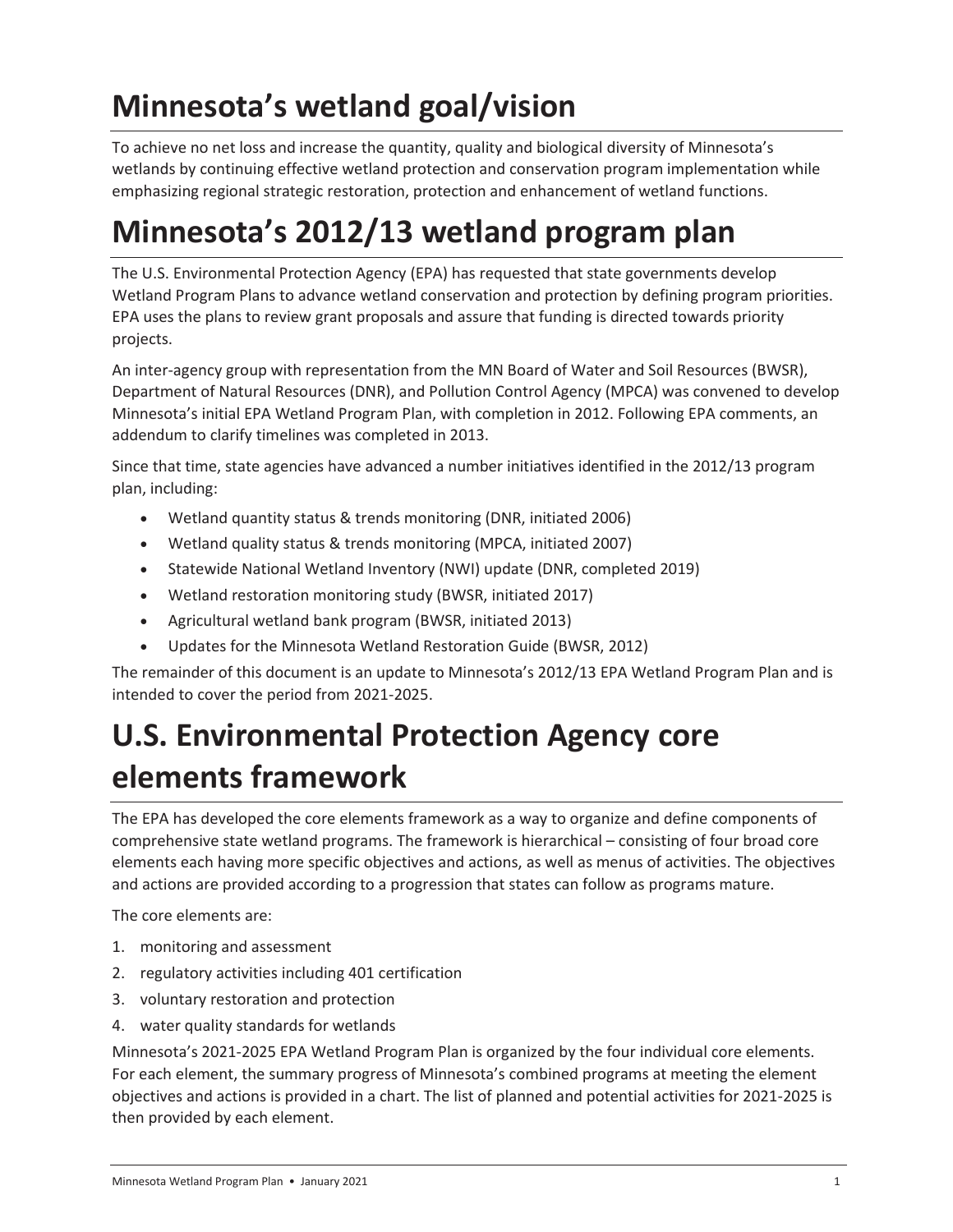# **Core element 1: monitoring and assessment**

Each of the primary wetland state agencies conduct monitoring and assessment. The DNR is primarily responsible for quantity status and trends monitoring, maintaining the National Wetlands Inventory (NWI), and establishing a reference-wetland hydrology monitoring network. The MPCA is primarily responsible for quality status and trends monitoring. The BWSR is primarily responsible for Minnesota Wetland Conservation Act compliance and wetland bank monitoring.

Minnesota completed an interagency Comprehensive Wetland Assessment Mapping and Monitoring Strategy (CWAMMS) in 2006. We have established the wetland quantity and quality surveys and completed the NWI identified in the CWAMMS.

### **Minnesota's wetland monitoring and assessment progress**

The following chart presents the EPA monitoring and assessment core element framework objectives (rows) and corresponding actions (columns) and Minnesota's overall progress according to the key.

### Progress key

Action is well-established as a state, update as needed

Action is established by one/more agencies, in-development/not pursued by others

Action is in-development as a state

| select monitoring de lens to measure directives levis         | Ensure validity of montioning activities | Select Core indicators | Evaluate chinomental consequences or fed state action<br>Data is accessible & integrated with other systems<br>Analyze results to inform decision making |  | Evaluate monitoring program |  | Develop sederabically de fined were memi-plant. |  |
|---------------------------------------------------------------|------------------------------------------|------------------------|----------------------------------------------------------------------------------------------------------------------------------------------------------|--|-----------------------------|--|-------------------------------------------------|--|
| 1) Develop a wetland monitoring<br>and assessment strategy    |                                          |                        |                                                                                                                                                          |  |                             |  |                                                 |  |
| 2) Implement the strategy based<br>monitoring program         |                                          |                        |                                                                                                                                                          |  |                             |  |                                                 |  |
| 3) Incorporate monitoring data<br>into agency decision-making |                                          |                        |                                                                                                                                                          |  |                             |  |                                                 |  |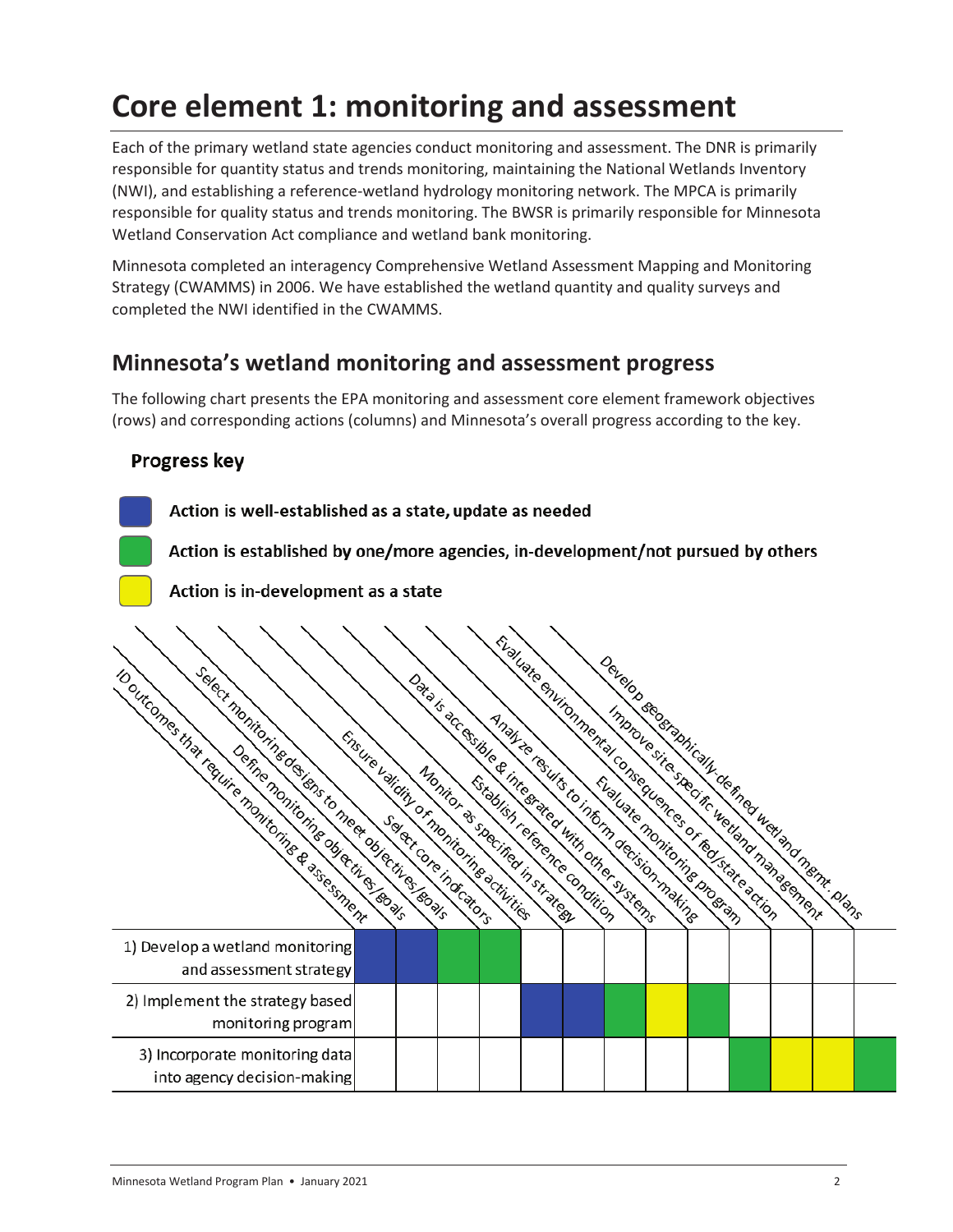# **Minnesota's wetland monitoring and assessment priority program development**

|                                                                                                                                                                      |                   |            | <b>Potential</b><br>lead |                                                                                                                                                                                                                                                                                           |
|----------------------------------------------------------------------------------------------------------------------------------------------------------------------|-------------------|------------|--------------------------|-------------------------------------------------------------------------------------------------------------------------------------------------------------------------------------------------------------------------------------------------------------------------------------------|
| <b>Activity</b>                                                                                                                                                      | <b>Status</b>     | Importance | agency                   | <b>Implementation strategy</b>                                                                                                                                                                                                                                                            |
| Updating and enhancements<br>to Minnesota's wetland                                                                                                                  |                   |            |                          |                                                                                                                                                                                                                                                                                           |
| inventory (NWI).                                                                                                                                                     | Ongoing           | High       | <b>DNR</b>               | Continuing with minor enhancements.                                                                                                                                                                                                                                                       |
| Continue statewide wetland<br>quantity status and trends<br>monitoring.                                                                                              | Ongoing           | Medium     | <b>DNR</b>               | Reporting on 4th survey iteration (data<br>acquired 2015-17) and completion of<br>additional iterations pending lifting of<br>COVID emergency hiring freeze.                                                                                                                              |
| Continue statewide/regional<br>wetland quality status and<br>trends monitoring.                                                                                      | Ongoing           | High       | <b>MPCA</b>              | Leverage Clean Water Act Section 106<br>grant to participate in the 2021 National<br>Wetland Condition Assessment (NWCA)<br>and complete intensification survey<br>sampling for the MN Wetland Condition<br>Assessment and Depressional Wetland<br>Quality Assessment surveys in 2021-23. |
| Maintain Rapid Floristic<br>Quality Assessment (R-FQA)<br>method and implementation.                                                                                 | Ongoing           | Medium     | <b>MPCA</b>              | Reanalyze data to refine FQA assessment<br>criteria 2021-22, coordinate<br>implementation in bank monitoring and<br>functional assessment initiatives.                                                                                                                                    |
| Improve wetland functional<br>assessment tools for use in<br>the state's wetland regulatory<br>program.                                                              | Proposed<br>work  | High       | <b>BWSR</b>              | Coordinate with Wisconsin to develop<br>specific proposals for tool organization<br>and content. Pursue funding for<br>development and refinement of regional<br>tools to serve the regulatory programs.<br>2020-2023.                                                                    |
| Install stations and<br>implement wetland hydrology<br>monitoring at reference<br>condition wetlands.                                                                | Ongoing           | High       | <b>DNR</b>               | Install 20 wetland hydrology monitoring<br>stations at reference condition wetlands<br>to inform permitting decisions. Expand<br>network with 40 more stations, contingent<br>on LCCMR funds.                                                                                             |
| Update the Minnesota<br>Comprehensive Wetland<br>Assessment Monitoring &<br>Mapping Strategy.                                                                        | New<br>initiative | Low        | All<br>agencies          | Form an interagency team to identify<br>wetland monitoring and assessment needs<br>and develop goals, objectives, and<br>individual projects to meet those needs<br>going forward. 2024-25.                                                                                               |
| Develop and implement civic<br>engagement and/or<br>educational materials to<br>improve effectiveness of<br>wetland regulatory, research<br>and monitoring programs. | New<br>initiative | Low        | All<br>agencies          | Ongoing, program effectiveness<br>monitoring, identify funding needs and<br>sources as necessary.                                                                                                                                                                                         |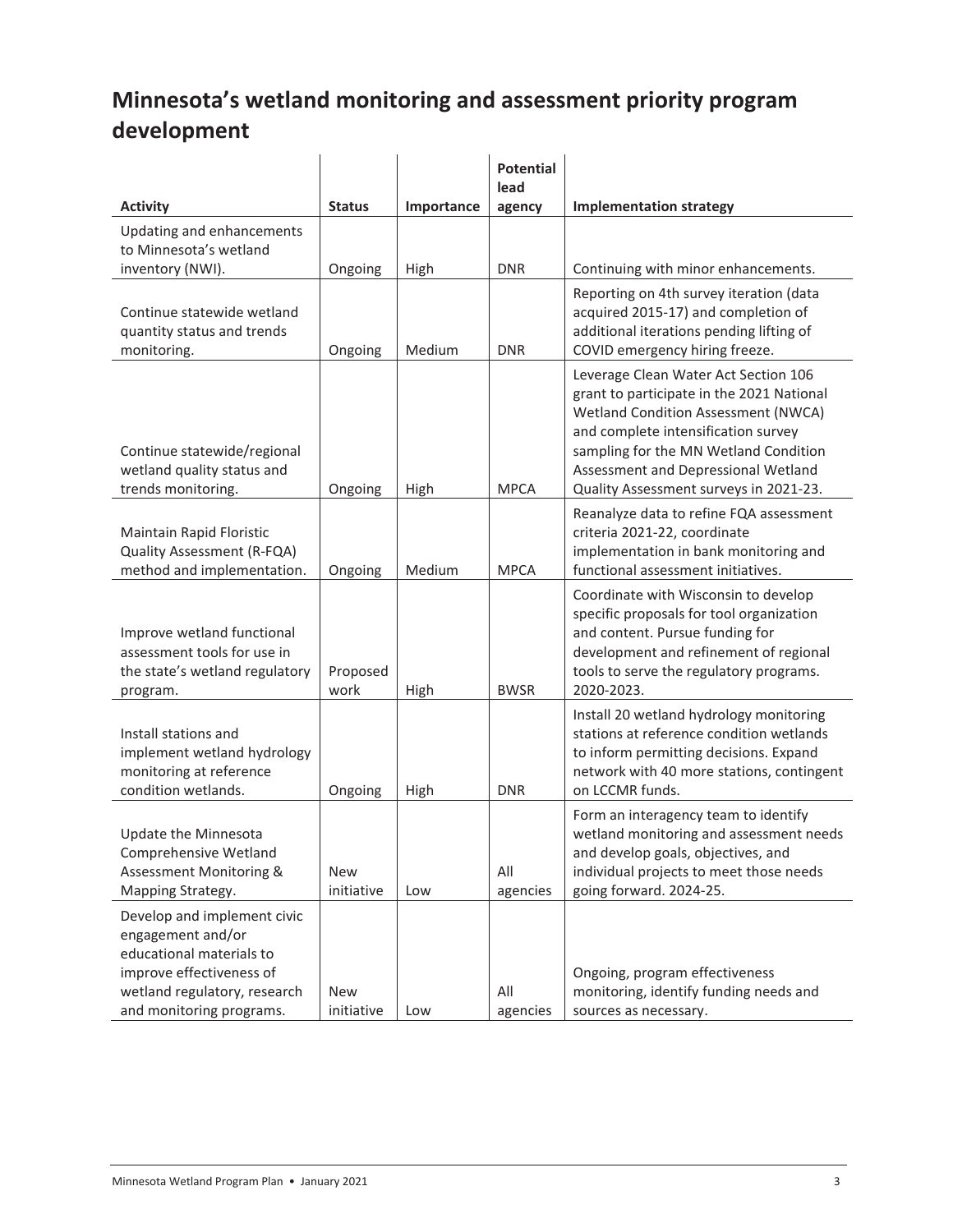# **Core element 2: regulatory activities**

Each of the primary wetland state agencies administer wetland regulatory activities in Minnesota. The BWSR largely administers the state Wetland Conservation Act and related programs. The DNR administers the Public Waters Permit program, as well as metallic mining activities permits involving impacts to wetlands and other aquatic resources. The MPCA is responsible for Clean Water Section 401 certification and NPDES permitted discharges to wetlands.

### **Minnesota's wetland regulatory progress**

The following chart presents the EPA wetland regulatory core element framework objectives (rows) and corresponding actions (columns) and Minnesota's overall progress according to the key.

### Progress key

Action is well-established as a state, update as needed

Action is established by one/more agencies, in-development/not pursued by others

Action is in-development as a state

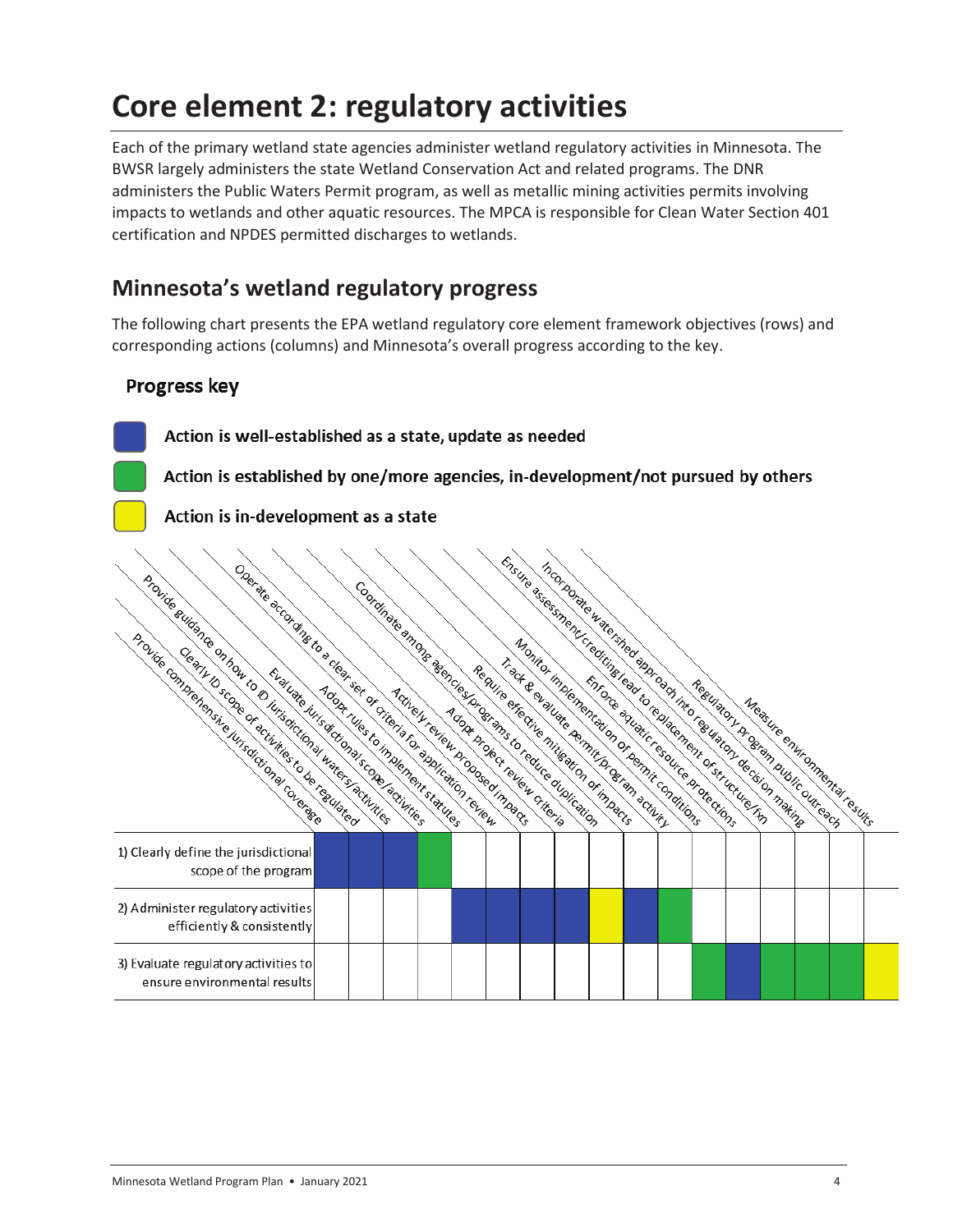### **Minnesota's wetland regulatory priority program development**

|                                                                                                                                                         |                          |            | <b>Potential</b><br>lead |                                                                                                                                                                                                                                                                                                                                                          |
|---------------------------------------------------------------------------------------------------------------------------------------------------------|--------------------------|------------|--------------------------|----------------------------------------------------------------------------------------------------------------------------------------------------------------------------------------------------------------------------------------------------------------------------------------------------------------------------------------------------------|
| <b>Activity</b>                                                                                                                                         | <b>Status</b>            | Importance | agency                   | <b>Implementation strategy</b>                                                                                                                                                                                                                                                                                                                           |
| Complete 404 assumption<br>application.                                                                                                                 | Ongoing                  | High       | <b>BWSR</b>              | BWSR, DNR, and MPCA will develop<br>application materials for assuming the 404<br>program including: completing an analysis<br>of regulatory needs, cost estimates, list of<br>statute and rule changes required, program<br>description(s), and identification of<br>procedural requirements necessary to<br>assume the 404 program. 2020 - 2022.       |
| Develop new long-term<br>wetland mitigation<br>monitoring strategies and<br>procedures to inform program<br>requirements and restoration<br>strategies. | Ongoing                  | Medium     | <b>BWSR</b>              | Finish EPA-funded vegetation and<br>hydrology monitoring studies and use<br>information to develop monitoring<br>protocols and requirements for long and<br>short term monitoring of mitigation sites.<br>Further development of monitoring<br>protocols anticipated to occur during and<br>after completion of studies. 2020-2022.                      |
| Develop statewide wetland<br>restoration prioritization for<br>compensatory mitigation<br>using a watershed approach.                                   | Ongoing                  | High       | <b>BWSR</b>              | Compensation planning framework (CPF)<br>documents developed for all Bank Service<br>Areas (BSAs) in the state as part of a state<br>in-lieu fee (ILF) program. CPF documents<br>will incorporate components of watershed-<br>based plans and provide a basis for<br>prioritizing wetland mitigation for the<br>banking and the ILF programs. 2020-2025. |
| Complete Wetland<br>Conservation Act (WCA)<br>rulemaking.                                                                                               | Ongoing                  | High       | <b>BWSR</b>              | Complete WCA rulemaking that was<br>initiated in 2015 including the<br>incorporation of statute changes from<br>2011-17 and refine and clarify rule<br>provisions. 2020-2023.                                                                                                                                                                            |
| Improve MPCA/USACE<br>coordination to implement<br>new 401 certification rule and<br>federal guidance.                                                  | Ongoing                  | High       | <b>MPCA</b>              | Draft MOU between MPCA and USACE<br>2021.                                                                                                                                                                                                                                                                                                                |
| Develop an interactive web<br>interface for regulatory LGU<br>contacts for WCA.                                                                         | <b>New</b><br>initiative | Low        | <b>BWSR</b>              | Convene interagency team to develop web-<br>based tool using contractors. Integrate with<br>online permitting database if developed.<br>Timing depends on funding.                                                                                                                                                                                       |
| Develop an online wetland<br>permitting application<br>submission, processing and<br>tracking database.                                                 | <b>New</b><br>initiative | Medium     | <b>BWSR</b>              | Pursue funding, define scope and project<br>requirements for RFP preparation.<br>Background research in 2021, additional<br>steps depend on funding.                                                                                                                                                                                                     |
| Develop long-term<br>stewardship funding and<br>maintenance strategies for<br>compensatory wetland<br>mitigation sites.                                 | <b>New</b><br>initiative | Medium     | <b>BWSR</b>              | Seek statutory authority to collect, hold<br>and use stewardship funds for maintenance<br>of wetland mitigation sites. Develop<br>policies and processes to utilize funds for<br>program. Background work in 2021,<br>additional steps depend on legislative<br>support and funding.                                                                     |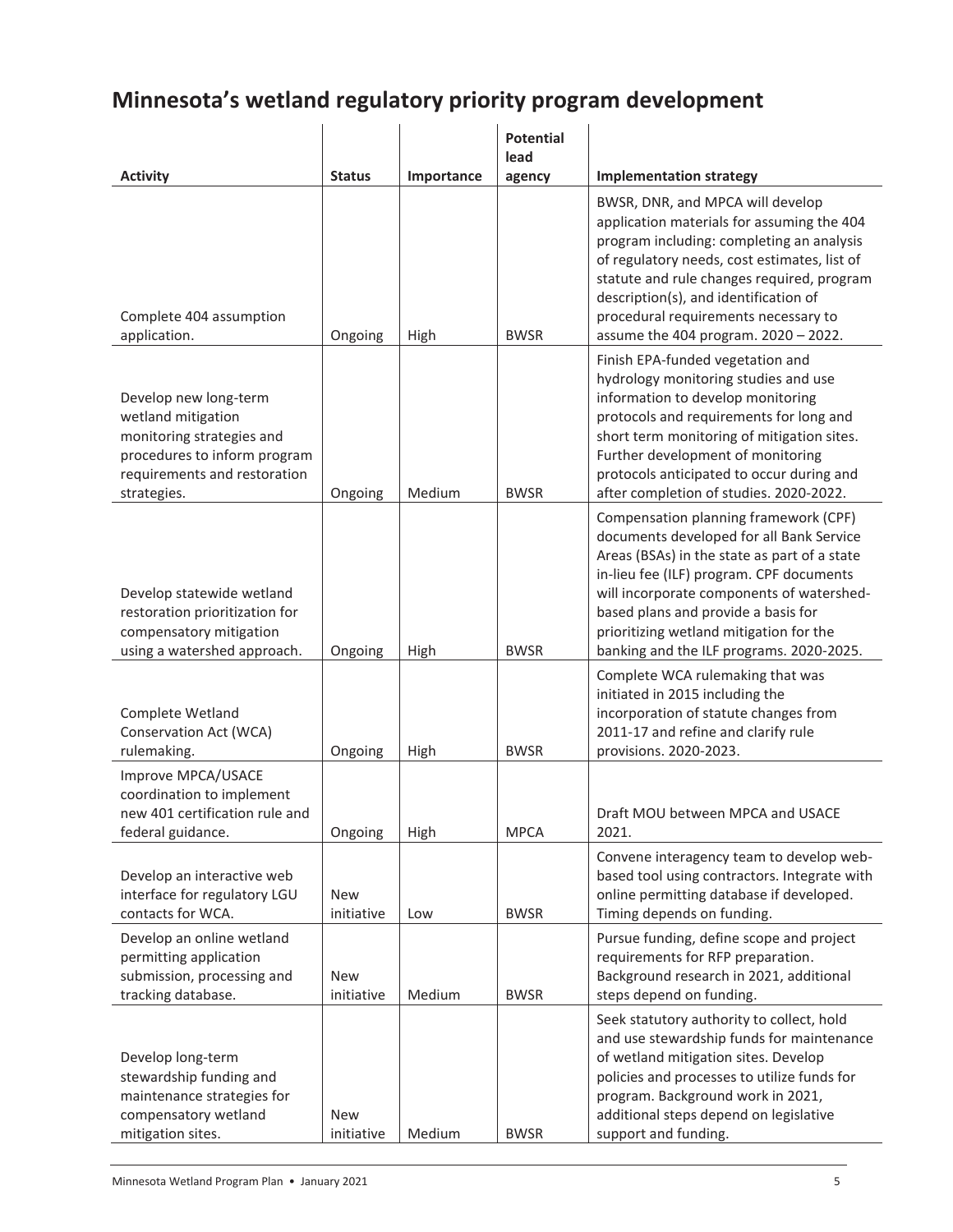# **Core element 3: voluntary restoration and protection**

A variety of voluntary wetland restoration and protection programs exist in Minnesota. The BWSR administers the two most prominent programs: the Reinvest in Minnesota (RIM) Reserve program (state funded) and the Conservation Reserve Enhancement Program (CREP, federal-state funded). These programs have secured permanent easements on more than 250,000 acres since the 1980's. The DNR Division of Fisheries and Wildlife also actively acquires and restores wetland habitat.

## **Minnesota's wetland voluntary restoration and protection program progress**

The following chart presents the EPA wetland voluntary restoration and protection core element framework objectives (rows) and corresponding actions (columns) and Minnesota's overall progress according to the key.

### **Progress key**

Action is well-established as a state, update as needed Action is substantially met through independent program activities Action is in-development as a state Metter is the detection of the temperature of the temperature of the temperature of the temperature of the temperature of the temperature of the temperature of the temperature of the temperature of the temperature of the t mor de la Gardina Condição de la Gardina de Caractería de la Gardina de La Gardina de La Gardina de La Gardina<br>Estado de la Gardina de La Gardina de La Gardina de La Gardina de La Gardina de La Gardina de La Gardina de La<br> A force state of the temperature of the temperature of the temperature of the temperature of the temperature of the temperature of the temperature of the temperature of the temperature of the temperature of the temperature Collect Christian State is the Marian Collision of the Marian Collection of the Marian Collection of the Marian Collection of the Marian Collection of the Marian Collection of the Marian Collection of the Marian Collection Modify rection in the strip of the condition of the condition of the condition of the condition of the condition of the condition of the condition of the condition of the condition of the condition of the condition of the reflection of the distribution of the distribution of the transfer of the transfer of the transfer of the transfer of the transfer of the transfer of the transfer of the transfer of the transfer of the transfer of the tran Monito di Gregorian di Santonio di Santo di Santo di Santo di Santo di Santo di Santo di Santo di Santo di San<br>Introducto di Santo di Santo di Santo di Santo di Santo di Santo di Santo di Santo di Santo di Santo di Santo<br>E 1) Clearly and consistently define voluntary program restoration and protection goals 2) Restore and protect wetland acres, condition, and function 3) Monitor progress over time, document results, and modify practices as appropriate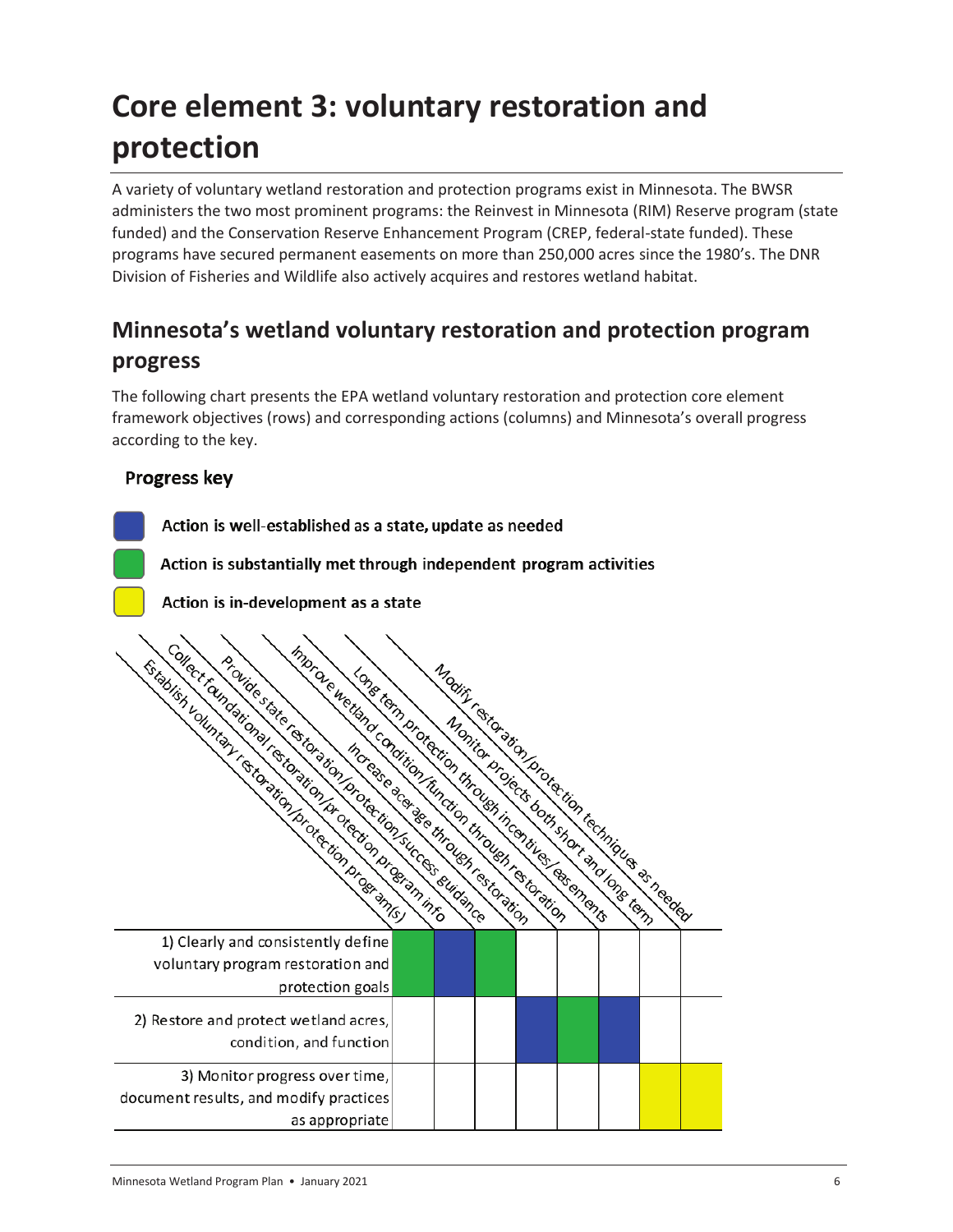#### **Minnesota's voluntary wetland restoration and protection priority program development**   $\mathbf{L}$  $\mathbf{I}$  $\mathbf{I}$

|                                                                                                                                                               |                |            | <b>Potential lead</b> |                                                                                                                                                                                                                                                                                                                                                                                                                                                             |
|---------------------------------------------------------------------------------------------------------------------------------------------------------------|----------------|------------|-----------------------|-------------------------------------------------------------------------------------------------------------------------------------------------------------------------------------------------------------------------------------------------------------------------------------------------------------------------------------------------------------------------------------------------------------------------------------------------------------|
| <b>Activity</b>                                                                                                                                               | <b>Status</b>  | Importance | agency                | <b>Implementation strategy</b>                                                                                                                                                                                                                                                                                                                                                                                                                              |
| <b>Watershed Health</b><br>Assessment<br>Framework (WHAF)<br>tool to develop layer<br>identifying restorable<br>wetlands for benefits<br>of aquifer recharge. | New initiative | High       | <b>DNR</b>            | Utilize the existing Watershed Health<br><b>Assessment Framework (WHAF)</b><br>mapping tool to identify restorable<br>wetlands that may most effectively<br>contribute to groundwater recharge<br>areas of high groundwater use.                                                                                                                                                                                                                            |
| Develop and refine<br>the use of grazing to<br>restore and maintain<br>wetlands.                                                                              | New initiative | Low        | <b>BWSR</b>           | Identify situations where grazing has<br>proven to be a beneficial tool and<br>develop a strategy to promote and<br>refine it as a restoration tool. Timing<br>depends on agency priorities and<br>funding.                                                                                                                                                                                                                                                 |
| Assess the role of<br>wetland restoration<br>for climate adaptation<br>and mitigation.                                                                        | Ongoing        | Medium     | <b>BWSR</b>           | Work with Minnesota climate<br>adaptation and mitigation teams and<br>researchers to determine the role of<br>wetland restoration and protection<br>for climate mitigation and<br>adaptation and develop<br>recommendations for program<br>managers and restoration<br>professionals. Update BWSR's<br>Climate Resiliency Toolbox, BWSR<br>Wetland Resiliency Calculator and<br>Minnesota Wetland Restoration<br>Guide with new recommendations.            |
| Assess marsh and<br>shallow open water<br>wetland restoration<br>implementation and<br>management<br>strategies.                                              | Ongoing        | Medium     | <b>BWSR</b>           | Collaborate with agency staff, the<br>Minnesota Restoration Evaluation<br>Program, and researchers to<br>determine what strategies have been<br>most effective for the restoration<br>and management of marsh and open<br>water wetland restoration plant<br>communities. Determine information<br>needs to help improve project<br>outcomes. Refine BWSR What's<br>Working website and Minnesota<br>Wetland Restoration Guide with<br>updated information. |
| Complete update of<br>state of Minnesota<br>state wetland seed<br>mixes.                                                                                      | Ongoing        | Medium     | <b>BWSR</b>           | Work with stakeholders on the<br>update of state seed mixes and seed<br>mix installation guidance that is used<br>for the restoration of mitigation and<br>conservation wetlands and upland<br>buffers. Make the new seed mixes<br>and guidance available to<br>professionals around the state. 2020-<br>2023.                                                                                                                                              |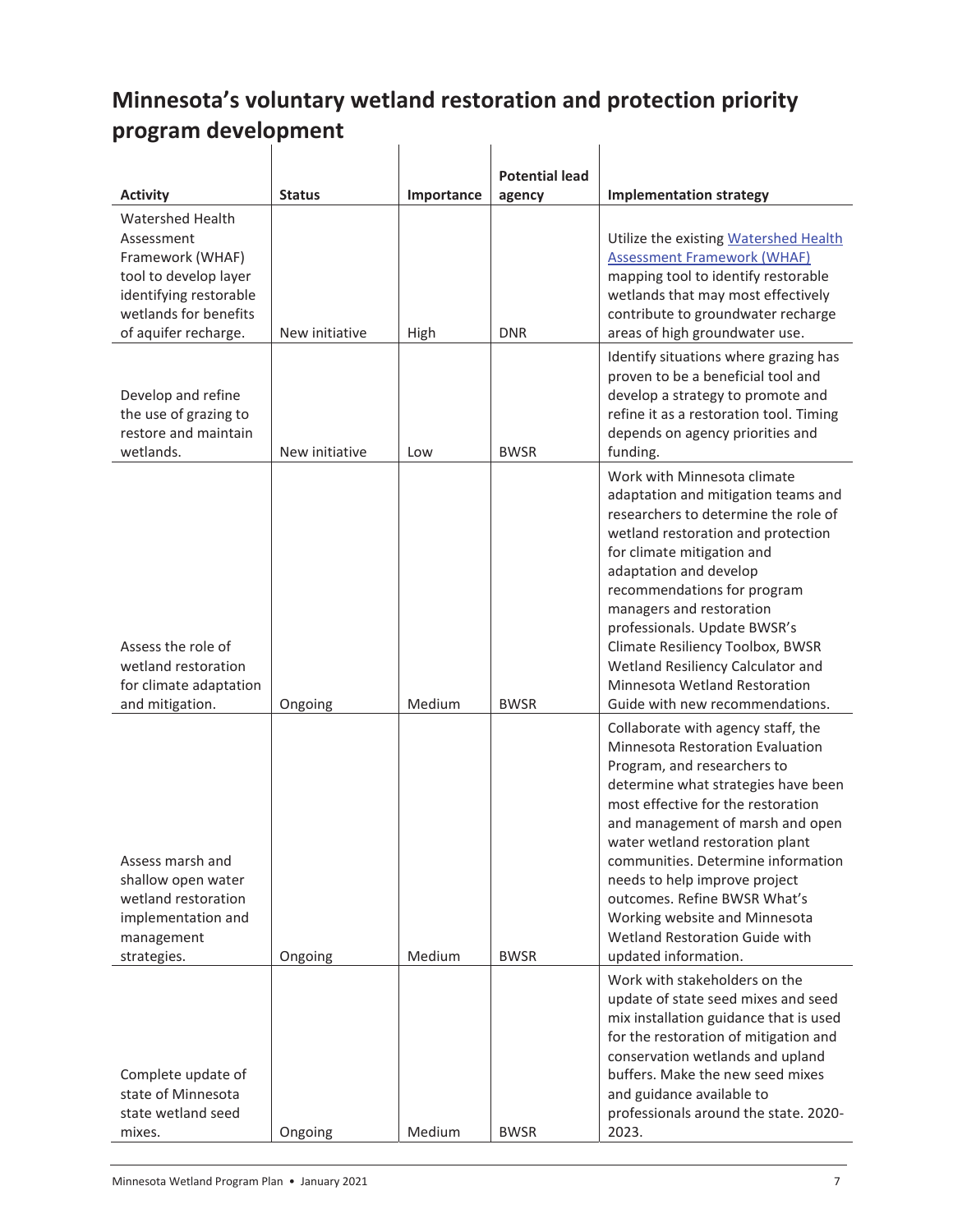# **Core element 4: wetland water quality standards**

The MPCA is Minnesota's Federal Clean Water Act delegated authority and is responsible for state water quality standards.

### **Minnesota's wetland water quality standards progress**

The following chart presents the EPA water quality standards for wetlands core element framework objectives (rows) and corresponding actions (columns) and Minnesota's overall progress according to the key.

#### **Progress key**

Action is well-established, update as needed Action is partially established Initial scoping for action has been completed No plans to pursue action at this time To buildle the time of the contribution of the contribution of the contribution of the contribution of the contribution of the contribution of the contribution of the contribution of the contribution of the contribution of Incorporate under the main interview of the state of the control of the control of the control of the control of the control of the control of the control of the control of the control of the control of the control of the Adopt hain the cities of the the cities of the cities of the cities of the control of the cities of the cities of the cities of the cities of the cities of the cities of the cities of the cities of the cities of the cities Manufacturing the first distribution of the distribution of the Control of the Control of the Control of the Control of the Control of the Control of the Control of the Control of the Control of the Control of the Control Use the direct of the distribution of the transfer of the transfer of the transfer of the transfer of the transfer of the transfer of the transfer of the transfer of the transfer of the transfer of the transfer of the tran Bertief derination of the distribution of the critical control the critic strip of the critical control of the critical control of the critical control of the critical control of the critical control of the critical contro retiand desiration of the critical contractions of the critical contraction of the critical contraction of the critical contraction of the critical contraction of the critical contraction of the critical contraction of the 1) Ensure that wetlands are treated as waters within state water quality programs 2) Develop wetland-specific water quality standards 3) Incorporate wetland specific water quality standards into agency decision making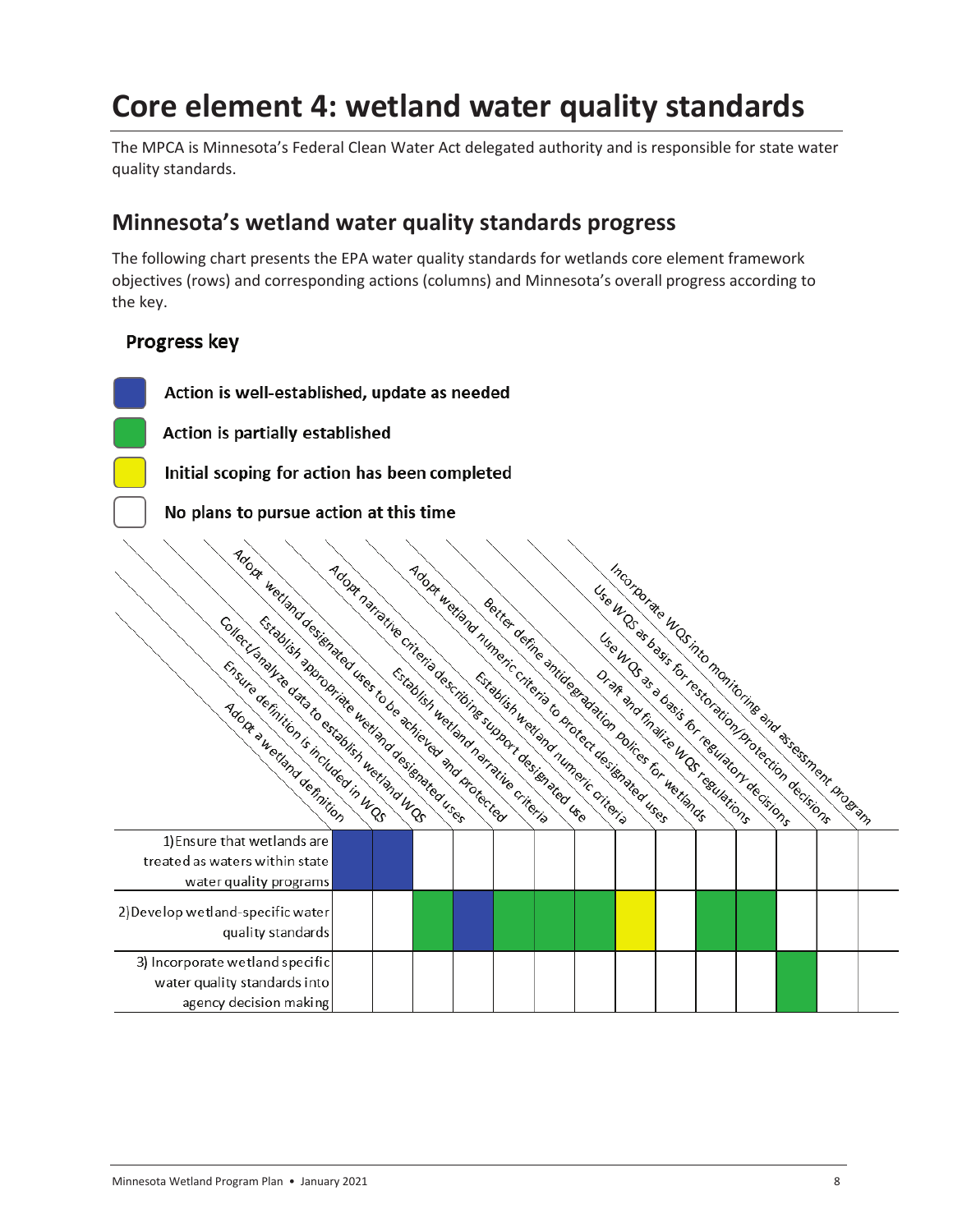## **Minnesota's wetland water quality standards priority program development**

| <b>Activity</b>                                                                  | <b>Status</b> | Importance | <b>Potential</b><br>lead<br>agency | <b>Implementation strategy</b>                                                                                                                                                                                                                                                                       |
|----------------------------------------------------------------------------------|---------------|------------|------------------------------------|------------------------------------------------------------------------------------------------------------------------------------------------------------------------------------------------------------------------------------------------------------------------------------------------------|
| Triennial standards review.                                                      | Ongoing       | High       | <b>MPCA</b>                        | The triennial standards review is<br>implemented through a series of internal<br>agency discussions followed by public<br>comment and meetings as required by<br>federal public participation requirements.<br>Upon completion, the review is sent to the<br>EPA for review and approval. 2020-2021. |
| Class 3 (industrial use) and 4<br>(agriculture/wildlife uses) rule<br>revisions. | Ongoing       | High       | <b>MPCA</b>                        | The standards revision will occur through<br>rulemaking. Because these changes are a<br>realignment of criteria with their<br>appropriate uses, there will be no change<br>in how the wetland standards are<br>implemented. 2016 - 2021.                                                             |

# **Wetland program documentation**

The resources (e.g., webpages, rules, etc.) documenting current Minnesota wetland program progress are provided below. The list is organized first by the primary EPA wetland program plan documents and then by each core element.

### **Program plan documents**

**Minnesota Wetland Program Plan: Prepared in response to U.S. EPA Guidance. Version 1.0: 2012- 2017.** (2012) Minnesota Pollution Control Agency. wq-bwm6-07

**Addendum to Minnesota Wetland 2012-2017 Program Plan.** (2013) Minnesota Pollution Control Agency. wq-bwm6-07a

**Core Elements of Effective State and Tribal Wetland Programs.** US Environmental Protection Agency

### **Monitoring and assessment**

**A Comprehensive Wetland Assessment, Monitoring, and Mapping Strategy for Minnesota.** (2006). Minnesota Pollution Control Agency

**Minnesota's Water Quality Monitoring Strategy: 2011-2021.** (2011). Minnesota Pollution Control Agency

**Statewide wetland quantity status and trends monitoring**. Minnesota Department of Natural Resources

**Statewide/regional wetland quality status and trends monitoring.** Minnesota Pollution Control Agency **Wetland quality monitoring standard operating procedures.** Minnesota Pollution Control Agency **National Wetlands Inventory Update.** Minnesota Department of Natural Resources

### **Regulatory activities**

**Minnesota Administrative Rules 8420: Wetland Conservation.** Minnesota Board of Water and Soil Resources